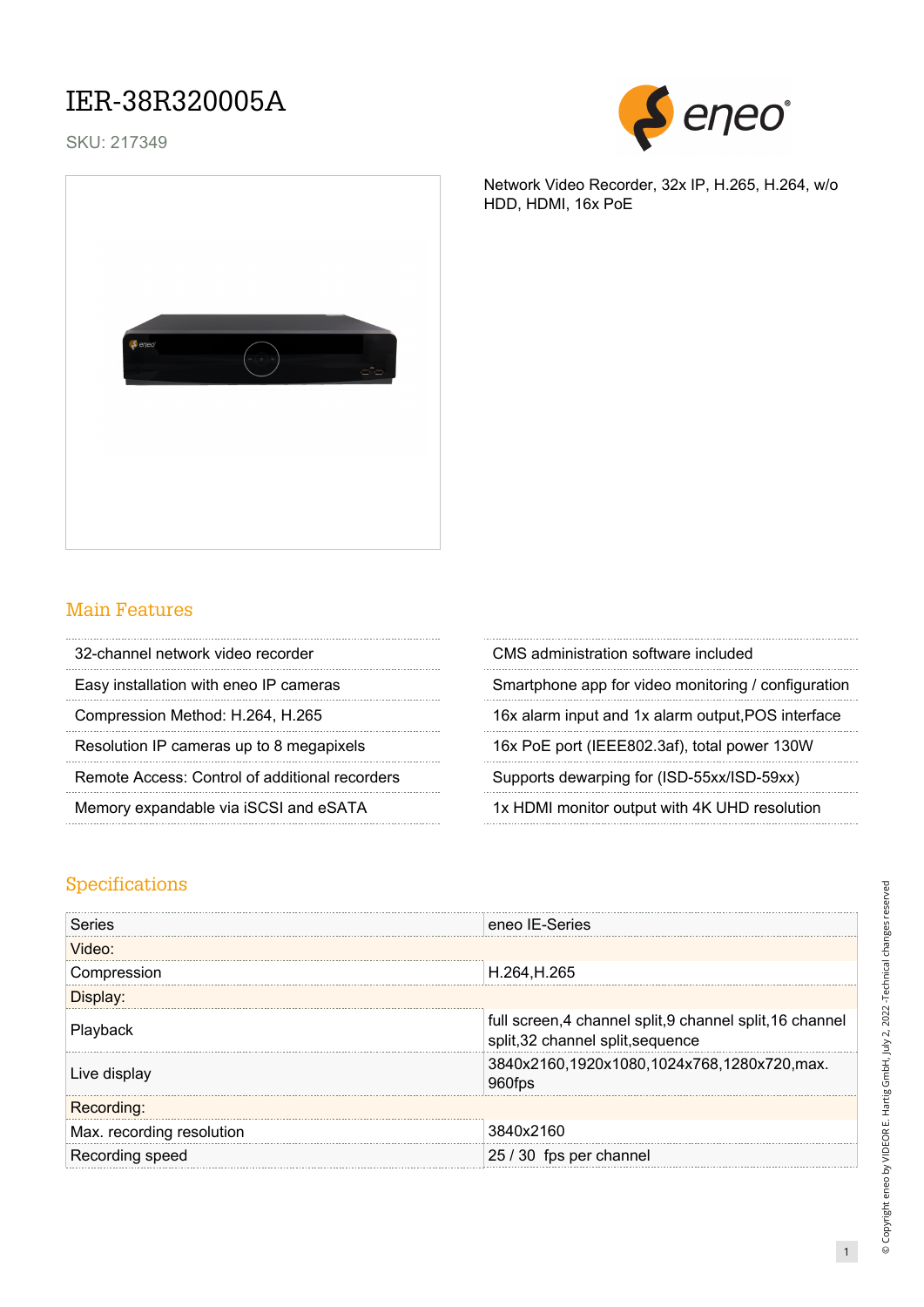# IER-38R320005A

Continuation of the specifications

| Recording rate max.           | 960 fps                                                                                                                                                                                                                                           |
|-------------------------------|---------------------------------------------------------------------------------------------------------------------------------------------------------------------------------------------------------------------------------------------------|
| Recording                     | permanent, timer, movement, contact, panic, PoS-<br>Text, event                                                                                                                                                                                   |
| Pre-alarm recording           | up to 5sec.                                                                                                                                                                                                                                       |
| Backup                        | Setup                                                                                                                                                                                                                                             |
| <b>Functions:</b>             |                                                                                                                                                                                                                                                   |
| Motion detector               | integrated                                                                                                                                                                                                                                        |
| Analysis functions            | motion detection                                                                                                                                                                                                                                  |
| Alarm notification            | e-mail notification, alarm output, remote software, Live<br>Popup, Buzzer, PTZ Preset, FTP, Push (Mobile)                                                                                                                                         |
| Alarm triggers                | disk error, eystem error, video loss, motion<br>detection, PoS-Text, contact                                                                                                                                                                      |
| Audio support                 | yes                                                                                                                                                                                                                                               |
| Password protection           | user control                                                                                                                                                                                                                                      |
| HDD hotswap                   | no                                                                                                                                                                                                                                                |
| Menu languages                | English, German, French, Italian, Dutch, Chinese                                                                                                                                                                                                  |
| Remote access                 | remote software, iPhone, Android, WEB Browser<br>(Java)                                                                                                                                                                                           |
| Search function               | date/time, event, Thumbnail, text, museum, Instant<br>Playback, VCA search                                                                                                                                                                        |
| Covert camera mode            | yes                                                                                                                                                                                                                                               |
| <b>GDPR</b> functions         | Four-eye principle, Defined storage times per<br>channel, Differentiated authorisation<br>management, Detailed log informations, Password<br>cycle, Menu logout during inactivity, NAT/IPC isolation<br>of PoE camera ports, Full encrypted WAN,- |
| Network:                      |                                                                                                                                                                                                                                                   |
| <b>Network</b>                | 1x 10/100/1000 Base-T RJ45                                                                                                                                                                                                                        |
| Network connection            | WAN 1 x 10/100/1000BASE-T, 16x PoE RJ45<br>10/100 Base-T                                                                                                                                                                                          |
| Network protocols             | TCP/IP,DHCP,Zeroconf,IPv4,IPv6,HTTP,UPnP,ARP,<br>SMTP, RTSP, RTP, FTP, NTP                                                                                                                                                                        |
| Data tranfer rate max.        | 896 Mbps                                                                                                                                                                                                                                          |
| Data transfer rate incoming   | 320 Mbps                                                                                                                                                                                                                                          |
| Data transfer rate outgoing   | 576 Mbps                                                                                                                                                                                                                                          |
| Interfaces / Inputs/ Outputs: |                                                                                                                                                                                                                                                   |
| IP channels                   | 32                                                                                                                                                                                                                                                |
| <b>Monitor Outputs</b>        | HDMI (4K), VGA                                                                                                                                                                                                                                    |
| Spot monitor                  | no                                                                                                                                                                                                                                                |
| USB ports                     | 2x USB 2.0,1x USB 3.0                                                                                                                                                                                                                             |
| Interfaces external storage   | eSATA, iSCSI, Maximal capacity 96TB, Internal: 4x<br>HDD up to 56 TB max., 6x iSCSI (16TB lun) max.<br>minus internal HDD and eSATA capacity, 1x SATA<br>16TB max. minus internal HDD and iSCSI capacity                                          |
| Alarm inputs                  | 16                                                                                                                                                                                                                                                |